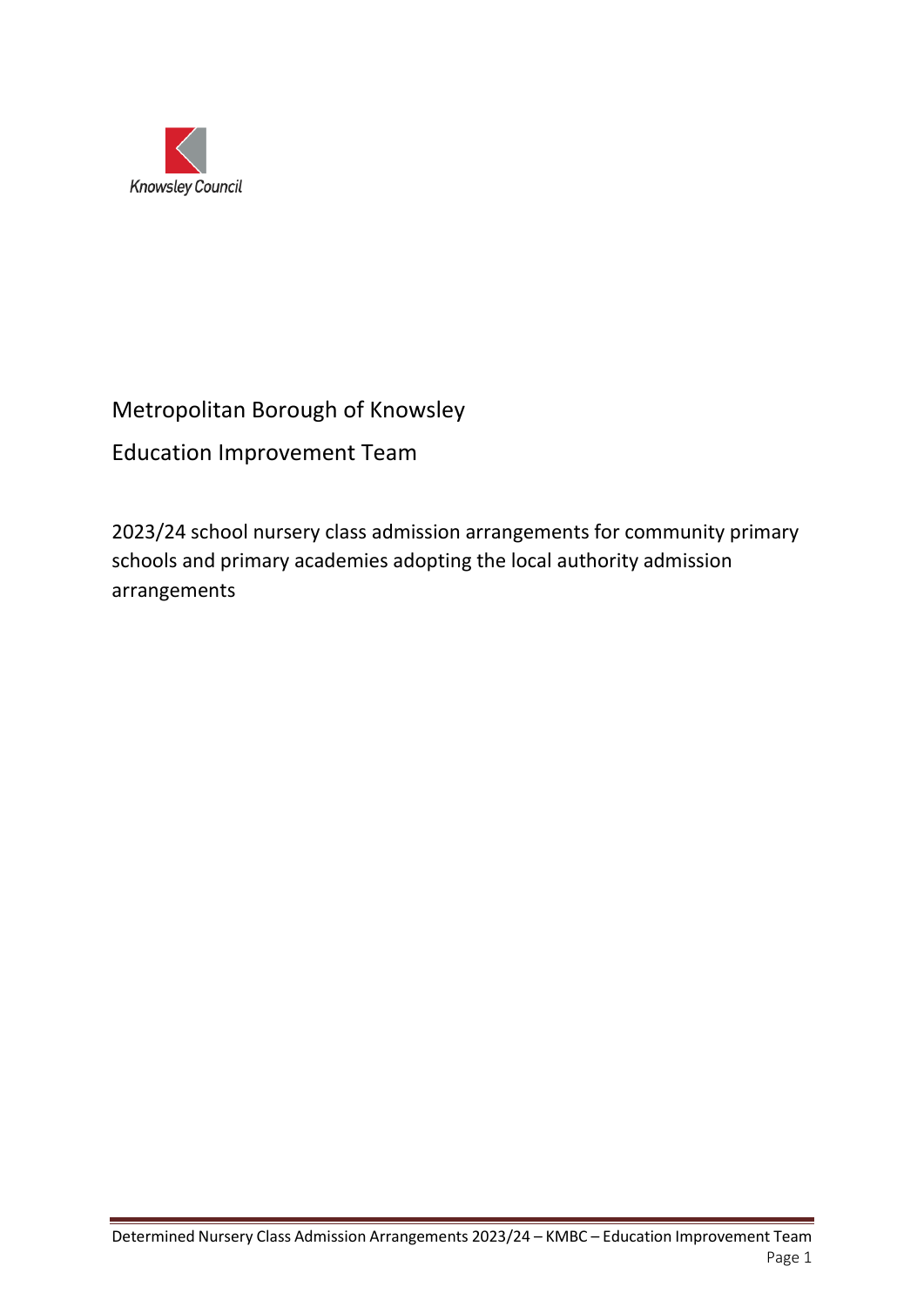## Context

1.1 Knowsley Local Authority is the admission authority for all community primary schools within the authority area. The Local Authority is thus responsible for setting the arrangements for admission to nursery classes for the following community primary schools:

| Eastcroft Park | Evelyn     | Knowsley Village    |
|----------------|------------|---------------------|
| Malvern        | Millbrook  | Northwood           |
| Park Brow      | Plantation | Prescot             |
| Ravenscroft    | Roby Park  | Stockbridge Village |
| Westvale       |            |                     |

1.2 Individual Academy Trusts are the admission authority for their associated academy schools within the Knowsley local authority area. Knowsley local authority work collaboratively with Academy Trusts who operate in the Knowsley area. The following Academy Trusts have agreed to adopt the admission arrangements of Knowsley local authority for their associated primary schools with nursery classes:

| Multi Academy Trust | Primary Academy      |
|---------------------|----------------------|
| Dean Trust          | <b>Blacklow Brow</b> |
|                     | Park View            |
| Heath Family Trust  | Halsnead             |
| Vantage Trust       | Knowsley Lane        |
|                     | Willow Tree          |
| Wade Deacon Trust   | Sylvester            |
|                     | Whiston Willis       |
|                     | Yew Tree             |

### 2 General arrangements

2.1 All children, irrespective of need, have a statutory entitlement to an Early Years Foundation Stage education from the beginning of the term following their third birthday.

| Child's 3 <sup>rd</sup> birthday | Term of admission            |
|----------------------------------|------------------------------|
| 1 April - 31 August              | following Autumn (September) |
| 1 September – 31 December        | following Spring (January)   |
| 1 January $-31$ March            | following Summer (April)     |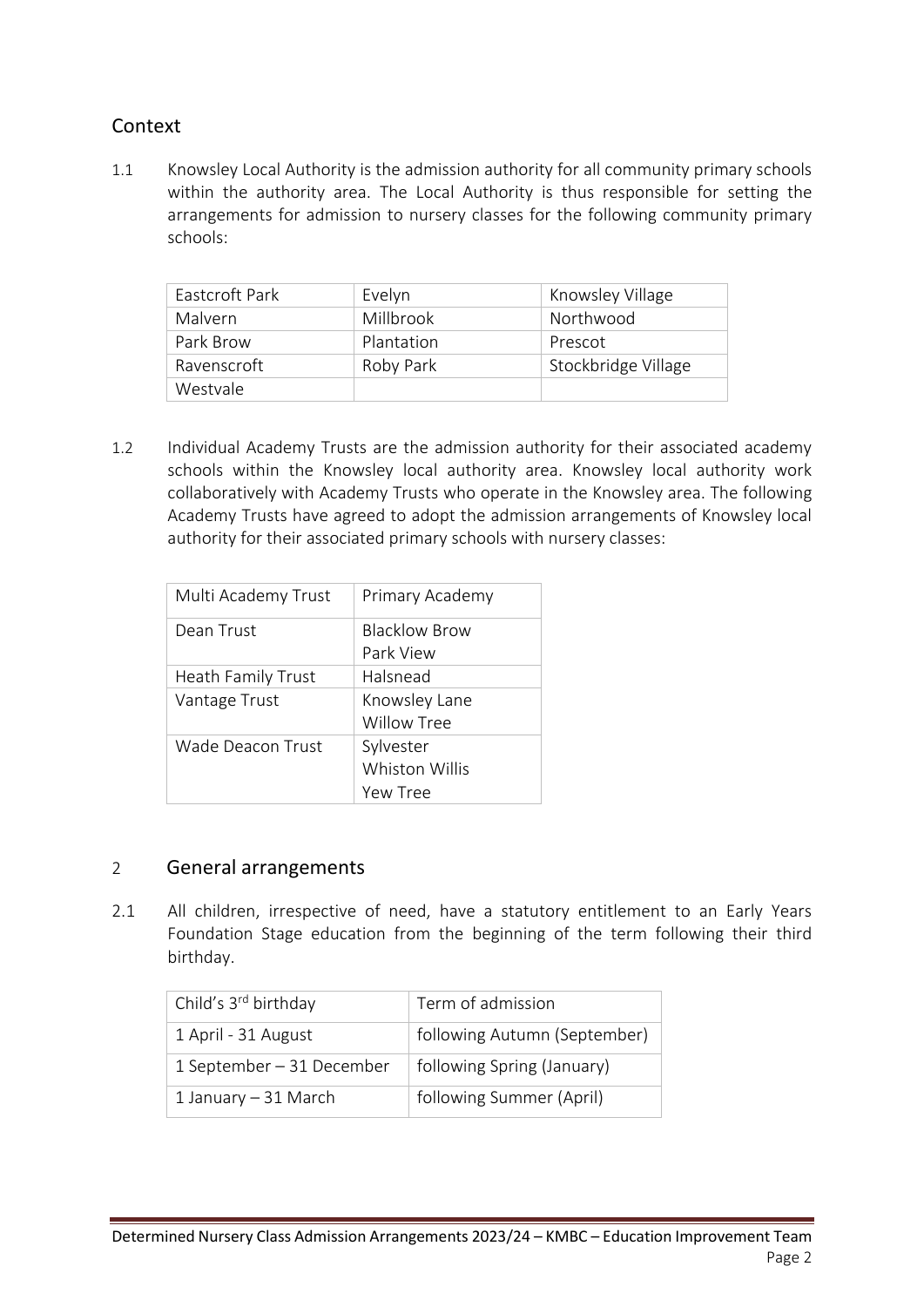- 2.2 Free Early Years education provision in a school nursery class for the school year 2023/24 is currently expected to be 15 hours per week. $1$
- 2.3 Normally, schools operate five morning and five afternoon sessions of three hours each per week. Schools will seek to accommodate parent/carer preferences for either morning or afternoon places and some offer flexible places or extended childcare hours, but this may not always be possible and cannot be guaranteed. Session times should be discussed directly with the individual school.
- 2.4 Each Knowsley school nursery class has an agreed number of places. Parents/carers should note that places may have been allocated to three year olds in the preceding year. Where these children are still of nursery age and are continuing to attend, this will limit the number of places available for allocation.
- 2.5 The Governing Bodies of Community Primary Schools and Academies adopting the Local Authority arrangements will undertake the administration of the termly admission application procedures for nursery classes. Only children of the relevant age range should be considered. No places should be offered before the relevant closing dates stated in this document.
- 2.6 Where there are more applications than places available, the school will apply the nursery oversubscription criteria. The oversubscription criteria for community primary schools and those academies adopting the arrangements are stated in this document. Any requirements for formal home to school distance measuring will be undertaken by the Local Authority School Admissions Team.
- 2.7 Where a pupil has an Education, health and Care Plan that names a particular school as provision, the child must normally be admitted and will have priority over all other applicants and available places will reduce accordingly.
- 2.8 Applicants who have a disability will be considered no less favourably than other candidates in the allocation of places. Schools may make reasonable adjustments to ensure that pupils are not at a substantial disadvantage.
- 2.9 Where a place cannot be offered, parents/carers can request information as to which other Knowsley school nursery classes in the area have availability. There is no statutory right of appeal if a nursery place cannot be allocated. Schools may hold waiting lists for those children who cannot initially be offered a place. The waiting list will be ordered in accordance with the oversubscription criteria.

<sup>1</sup> Some applicants may also be entitled to the extended childcare offer for their three and four year olds. The additional hours can be taken flexibly throughout the year and can be split across more than one childcare provider, including childminders, pre-schools, day nurseries, schools and academies.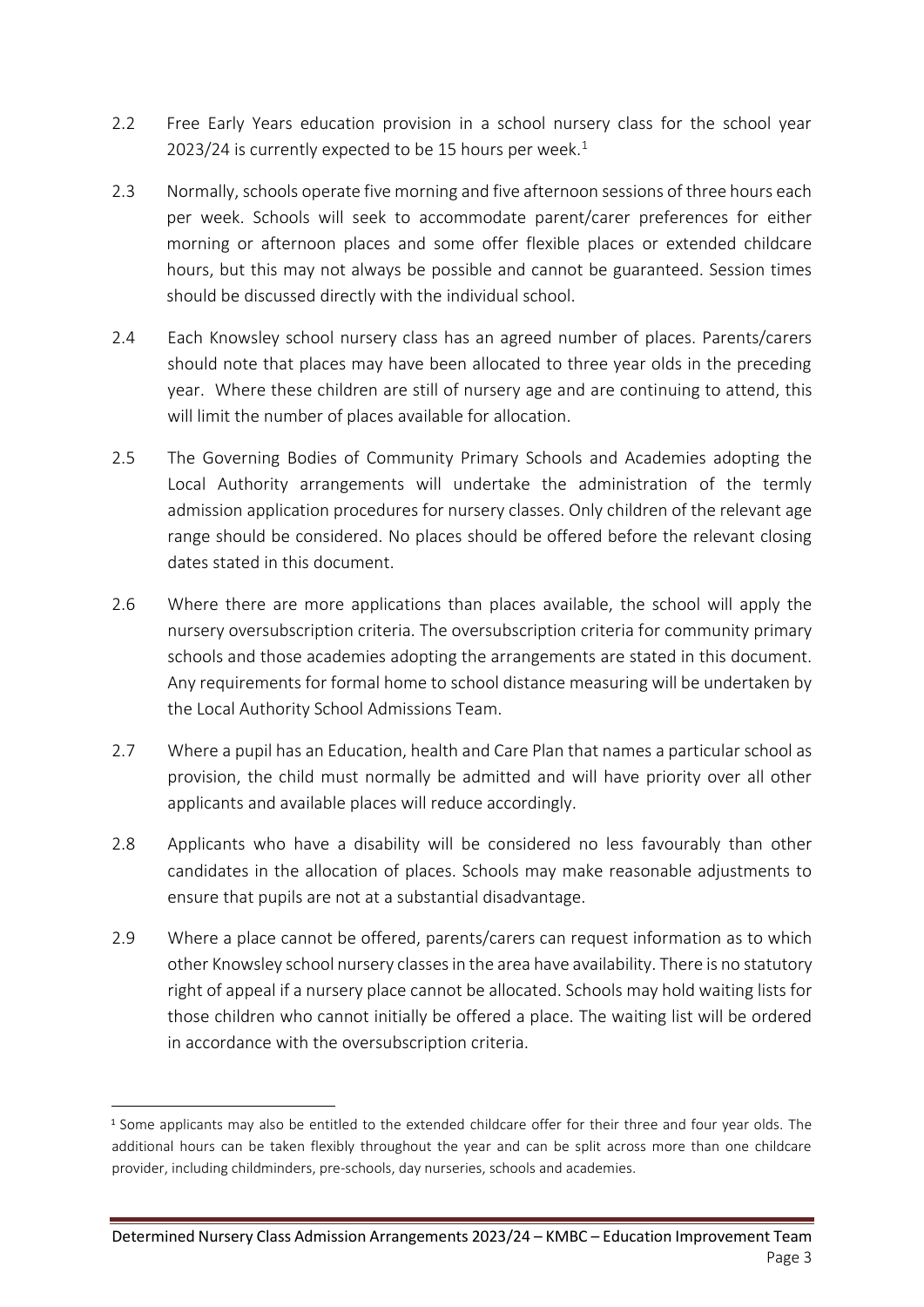- 2.10 The offer of a nursery place does not guarantee transfer to the reception class of that school or give any priority for a place in the reception class of that school. All parents/carers seeking reception places for their child must apply formally during the appropriate application period and applications will be considered according to the determined primary school admission policy and procedures for that year.
- 2.11 The school offer will provide a start date. This will normally be the beginning of the term following the third birthday. If parents/carers do not require the place they should inform the school immediately in writing.

### 3 Application procedures

- 3.1 Parents/carers seeking to place their child in the nursery class of a community primary school / participating academy should complete the School Nursery Application Form at the appropriate time. The application is produced by the Local Authority and will be available from each primary community school / participating academy, the Local Authority School Admissions Team or can be downloaded from the Knowsley Council website.
- 3.2 Some schools may keep a contact list of parents/carers who have expressed an interest in applying for a nursery place. This is not a requirement or part of the formal application process and no information other than contact details and the child's name and date of birth should be taken. Parents/carers must make a formal application during the correct period. Schools keeping an interested list may use contact information to notify parents/carers when it is the appropriate time to make a formal application, but the ultimate responsibility for making an application at the appropriate time remains that of the parent/carer.
- 3.3 Applications are welcomed both from Knowsley residents and from those who live outside the borough. In all cases, the relevant Knowsley application form should be completed.
- 3.4 Parents/carers can apply for a place in more than one nursery one application must be completed and returned directly to each school. Where an offer is made but is no longer required, parents/carers should inform the school without delay to ensure places can be reallocated.
- 3.5 An application form should contain accurate information. Any offer of a place is subject to a birth certificate and proof of address subsequently being provided to the school, confirming the information provided on the form. The address given must be the official home residency for the child. Where it is found that false information has been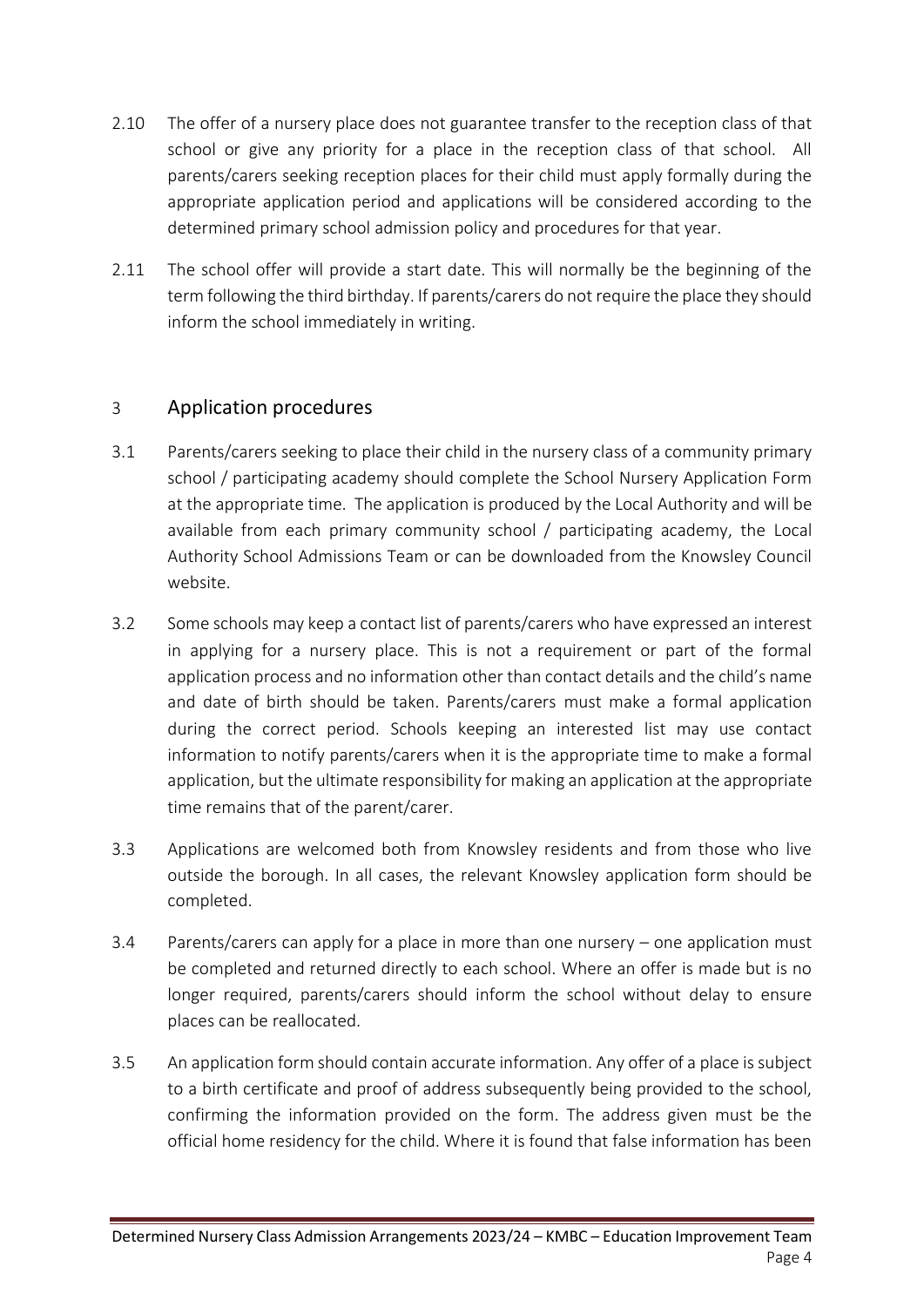provided to obtain a place that would not have been offered if the correct information had been provided, the place may be withdrawn.

- 3.6 Applications will be considered on a termly basis. All applications received by the relevant closing date will be considered together after that date and the admission policy will be applied if necessary.
- 3.7 Applications received after the relevant closing date but in time for the allocation will be included where practicable. However, as the exact date of allocation cannot be predicted, there is no guarantee that any application received after the closing date will be included in the initial allocation of places.
- 3.8 Other applications received on an ad hoc basis throughout the year for a child who is of age to take up a nursery class place immediately, will be considered as quickly as possible and typically within 10 school days, with a view to the child being admitted without delay.

| Date of admission to nursery | Closing date for applications       |
|------------------------------|-------------------------------------|
| Autumn term                  | 10 March (preceding entry)          |
| (September - December)       |                                     |
| Spring term                  | Last Friday before Autumn half term |
| (January - March)            | (October preceding entry)           |
| Summer term                  | Last Friday before Spring half term |
| (April - July)               | (February preceding entry)          |

- 3.9 Parents/carers must inform the school immediately, in writing, of any change of circumstance that may affect their application, for example a change of address.
- 3.10 Individual schools will check proof of date of birth and, where applicable, proof of home address (i.e. if oversubscription has occurred and a distance tie-break has been undertaken within a particular criterion group). Parents/carers who have provided false information which has affected the allocation of places may have their place withdrawn.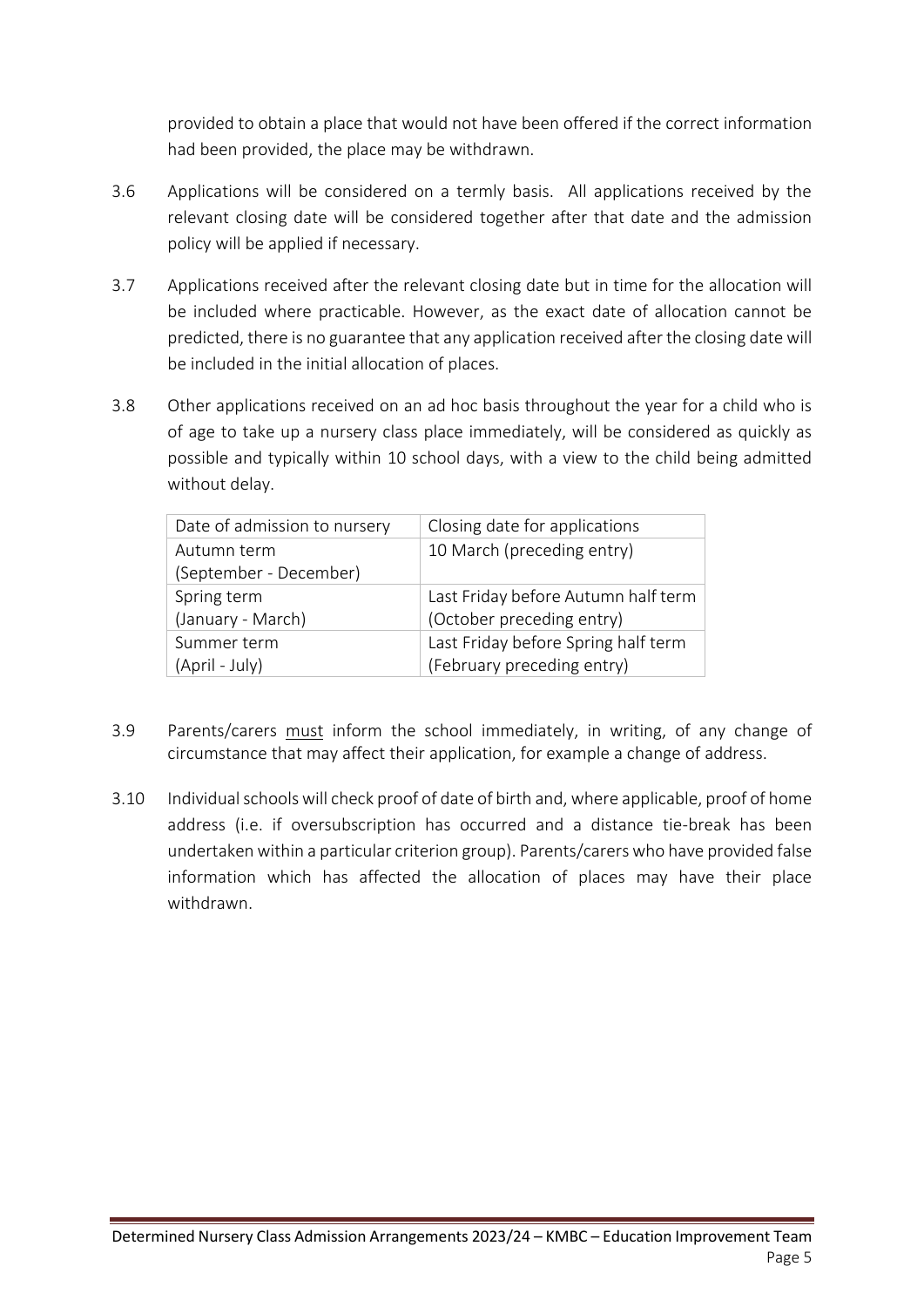# Admission policy for community primary schools and primary academies adopting local authority nursery class admission arrangements

Where more applications are received than places available, the oversubscription criteria below will be applied to all eligible applicants (i.e. applicants eligible for entry in the particular term under consideration)

Priority will be given in the following order:

- 1. Looked after children and children who were previously looked after but immediately became subject to adoption, a child arrangements order, or a special guardianship order. This includes children who have been in state care outside of England and ceased to be in state care as a result of being adopted. (See note a)
- 2. Children aged 4 with an older sibling expected to be attending that nursery class or primary school at the time of the younger child's admission. (See notes b and c)
- 3. Other children aged 4. (See note b)
- 4. Children aged 3 with an older sibling expected to be attending that nursery class or primary school at the time of the younger child's admission. (See notes b and c)
- 5. Other children aged 3. (See note b)

#### Notes

a. A looked after child is a child who is in the care of a local authority in England or is being provided with accommodation by a local authority in England in the exercise of their social services functions (see definition in section 22(1) of the Children Act 1989). Adoption as under the Adoption and Children's Act 2002 (section 46). Child arrangement orders as defined in the Children and Families Act 2014 (section 12). Special Guardianship Order as defined in the Children Act 1989 (section 14A). Parents/carers who wish to have their child considered as a looked after or previously looked after child need to provide documentary evidence of this status to the Local Authority at the point of application.

A child is regarded as having been in state care in a place outside of England if they were accommodated by a public authority, a religious organisation or any other provider of care whose sole purpose is to benefit society*.* Parents/carers who wish to have their child considered as being in state care outside of England prior to adoption need to provide documentary evidence of this status to the Local Authority at the point of application.

b. "Children aged 4" is defined as children who will have reached the age of 4 by  $31^{st}$  August at the end of the school year for which they are applying for a nursery place (i.e. they are in the year previous to admission to reception class).